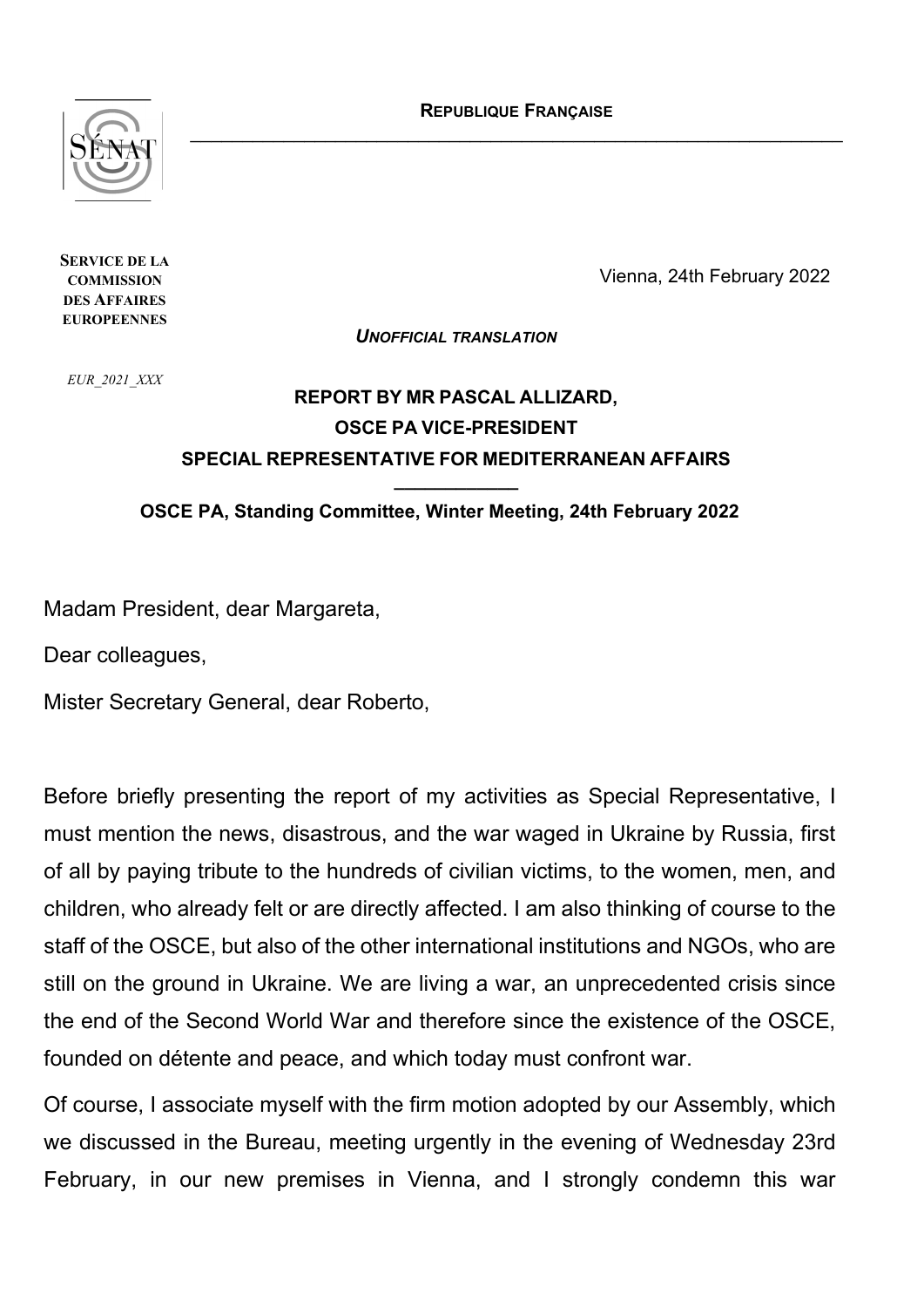deliberately caused by Russia, from which both the Ukrainian people and the Russian people will suffer.

The OSCE, and our Assembly in particular, was born out of and for dialogue, détente, made impossible today because of war. However the flag of the OSCE is the white flag: it is the flag of peace. In these dark hours, when it is at half mast, we must nevertheless give ourselves every chance and encourage every opportunity to be able to hoist it again, to ensure the values of peace, security and humanity that are ours and which are universal. They are clearly defined in the Final Act of the Helsinki Conference and in the Charter of Paris, which must remain our compass.

This is why, in this tragic context, I persist in believing, more than ever, that the voice of the parliamentarians that we are can and must speak, but also be heard. For this, we must, in my opinion, beyond even the legitimate emotions that grip us in the face of such a situation, strive for a political, rational, geopolitical and global analysis. This is our responsibility.

In this regard, we must have a comprehensive understanding of security which must be indivisible, as proclaimed by the Helsinki Act. However, the security of the member countries is at stake, not only within this vast region itself, where it is seriously threatened by the current war, but also on its periphery, on its steps, whether in Asia or on the shores of the Mediterranean.

This is why the current context makes cooperation with the six Mediterranean partner countries, Algeria, Morocco, Tunisia, Egypt, Jordan and Israel (represented by the Knesset but also by the National Council Palestinian?) even more crucial.

Therefore, I have planned to travel soon, as soon as possible, to Israel and the Palestinian territories, to reaffirm the strong historical, cultural, human ties that we have. But also call for the respect of international law and recall our commitment in favor of stability and peace in the region.

- 2 -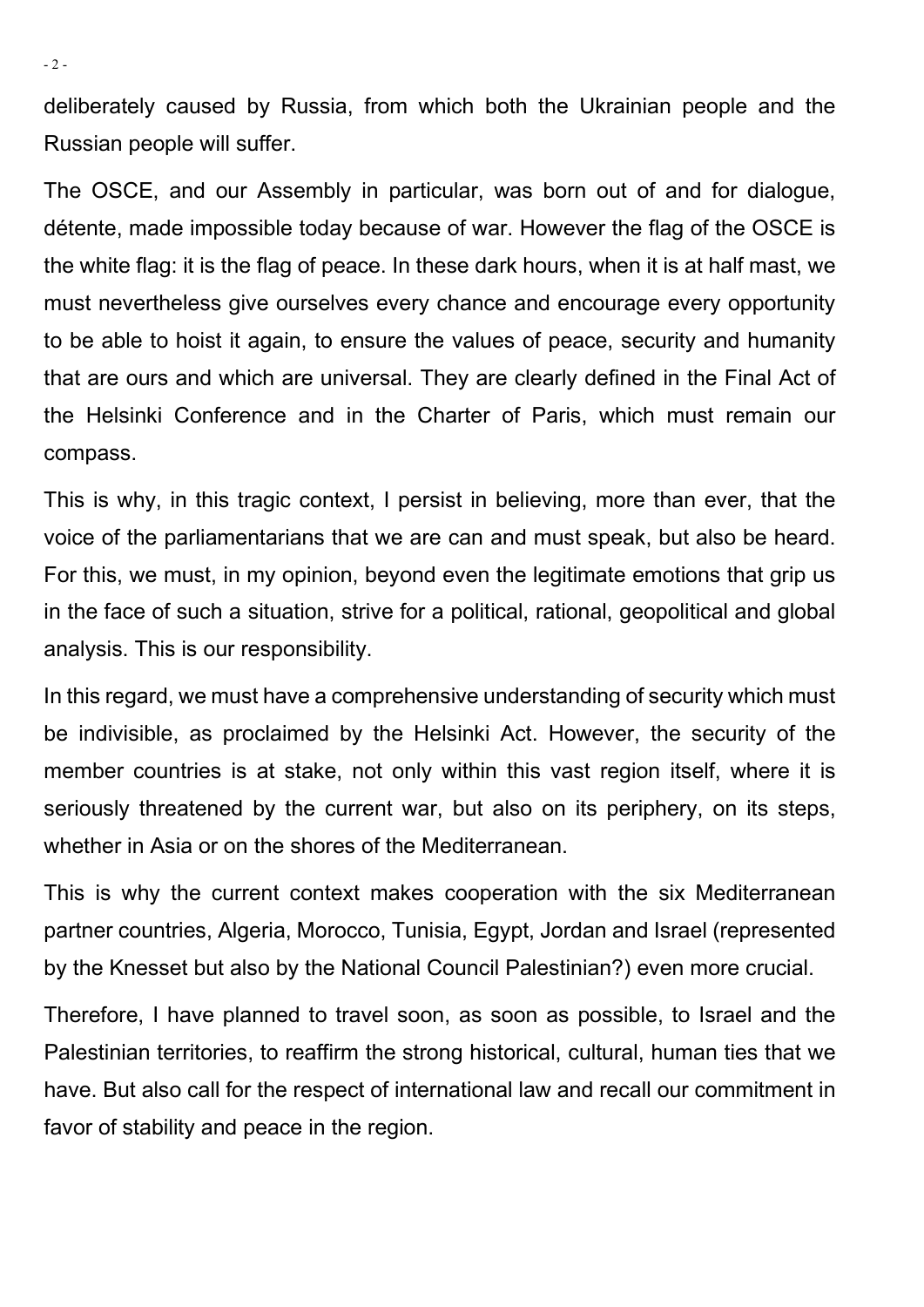In carrying out my mission as Special Representative, I strive to bring to the fore the **common challenges** we face. This was the constructive guideline of the M**editerranean Forum that I chaired on November 4th**.

To obtain results, such an approach must be, whenever possible, prepared and matured **in liaison, and in good understanding with the executive bodies of the OSCE, each one remaining in its role**. This is why I went to Vienna on October 13th and 14th to take part in the **Conference of the OSCE Mediterranean Partners Group**, organized by the Polish Chairmanship of the group on the theme **"The path to resilience: exit from the Covid-19 crisis and security within the OSCE and the Mediterranean region"**.

On the sidelines of this conference, **I have met each of the ambassadors, permanent representatives** of the Mediterranean partner countries.

These preliminary meetings, in addition to giving me the opportunity to visit the new offices of the secretariat and to get to know the Vienna team, in fact enabled us to come together during the Forum around common themes**: the exit from the Covid-19 crisis, the fight against transnational organized crime, sustainable development, and fight against climate change**. They also revealed to me the **extent of the expectations of our partners**, in research for example, of reinforced cooperation in the field of vaccines.

These countries which have suffered from the pandemic and its consequences have also experienced electoral **renewals** and their delegations are therefore being reconstituted.

I note a real desire on the part of all the partners to work together.

I now come to the other issues that I believe are important to underline, within the framework of the global and reasoned vision that I propose to adopt.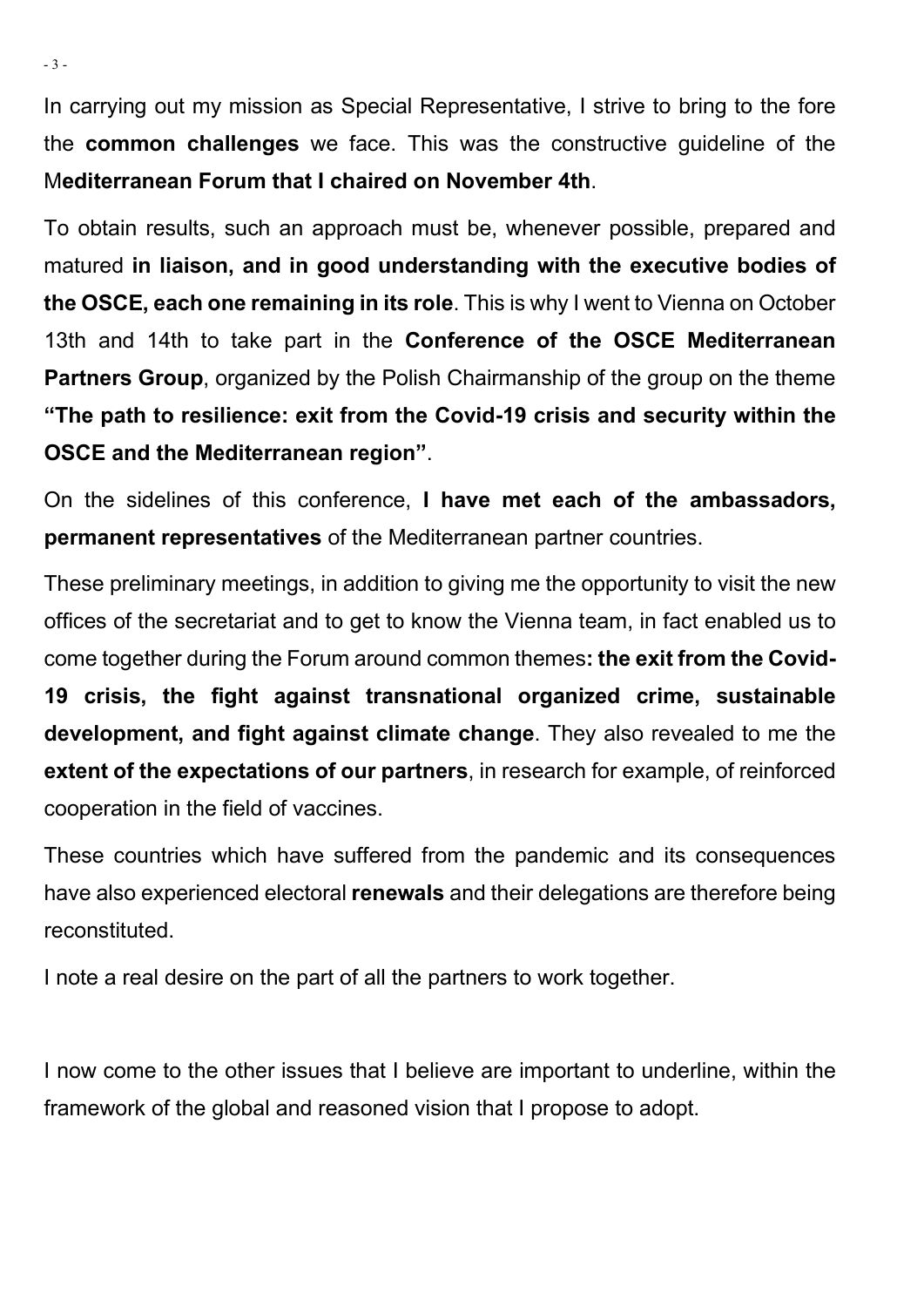In terms of security, the **spread of terrorism** and arms trafficking, particularly from conflict zones such as Libya and Syria, is worrying. We note the "continentalization" of the terrorist phenomenon which now thrives in the **heart of sub-Saharan Africa towards the Gulf of Guinea**, from the Mediterranean coasts. Likewise, the Islamic State has not disappeared from the Middle East, as illustrated by the recent attack on a prison and the release of detained jihadists.

Many States are thus threatened with destabilization in areas where their authority was sometimes already fragile. There are also populations that are confronted with war and chaos. However, as you know, these situations have a direct influence on migratory flows. They throw migrants on dangerous, and often deadly routes, and turn them against their will into instruments of hybrid warfare.

As an accelerator of the globalization of trade, the sea is once again becoming a **space of conflict** where everyone asserts their political, economic or strategic interests. The seabed represents a space of power struggles, particularly with submarine cables. The Mediterranean is no exception to this global movement.

In recent months, geopolitical disorders around the Mediterranean have caused great unrest in the Mediterranean or the Black Sea, materialized in particular by large-scale naval maneuvers, high-intensity combat preparation, muscular interceptions of planes, etc.

The **risk of misunderstandings**, errors of assessment are real in this context of crystallization of tensions. The same is true in the eastern Mediterranean, in connection with sometimes brutal territorial claims and discoveries of underwater deposits of energy resources.

As I often point out, the militarization of spaces, the rise of threats, the multiplication of "grey zones" will destroy the prospects for economic development, disrupt maritime trade and affect tourism, on which many countries in the zone depend.

This situation is detrimental to all and **no one can claim to resolve it alone or to impose itself by a** *fait accompli*.

- 4 -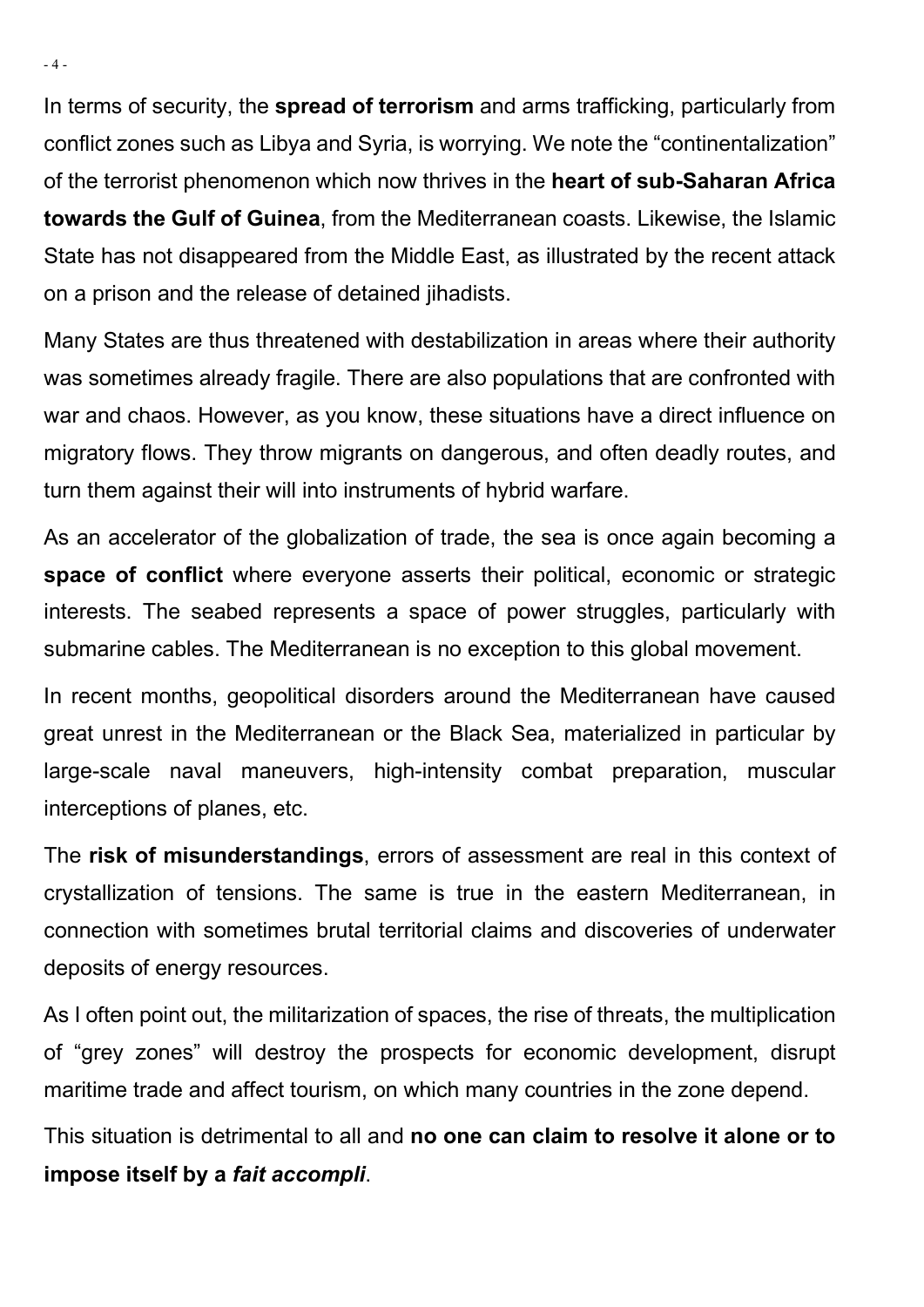In addition, I once again draw your attention to **the emergence of new players in the Mediterranean area such as China**. My purpose here is not to impugn intent or speculation. There are opportunities, particularly economic ones, with China that clearly need to be seized. Some Mediterranean countries and beyond, in the OSCE area, have taken the plunge…. with varying fortunes.

But I call for caution those who make short-sighted calculations in view of the **difficulties already observed in certain States in terms of sovereignty** - I am thinking in particular to ports and strategic installations - or the explosion of debt.

I also underline the dangers of bilateralism with China, which places the contracting parties in an **asymmetrical and dependent relationship**. The Mediterranean countries must not give up their sovereignty to finance a few motorways! Finally, if there is a Chinese project, they must make more room for local labor, especially in countries where unemployment rates are high. Otherwise, it will be a guaranteed social explosion.

I also call your attention to the **Chinese** *soft power* deployed in our regions, whether in health or cultural activities, which under apparent benevolence are never disinterested.

On these issues, it is through unity and cooperation that the Mediterranean countries can hope to **have more influence** in the face of a major player in international relations which is advancing its interests with great strides in our immediate environment and which, at the same time, control even more its own periphery.

On **climate issues**, we had very interesting exchanges during the last Mediterranean Forum, last November. Alas, this is not just a fashionable theme for forums and symposiums.

- 5 -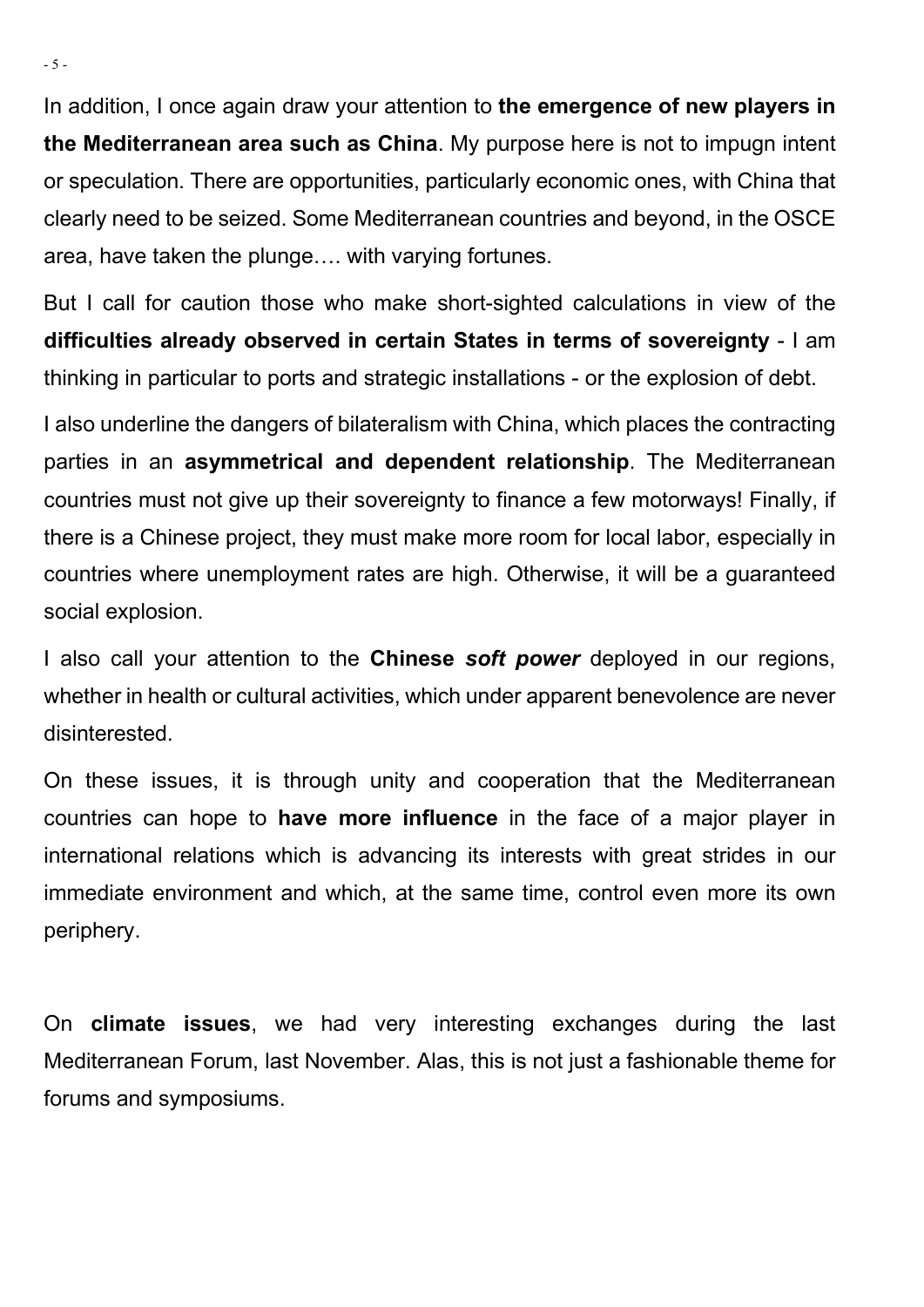I would like to insist on the fact that these subjects are **fundamental** for us, as it is true that the particularities of the Mediterranean accentuate, aggravate, the undesirable effects of climate change.

All the countries around the Mediterranean have experienced **extreme weather events** in recent years, with disastrous material and human consequences. **And the recurrence and intensity of the phenomena are increasing**.

We must act more together to preserve people and property, and economic activities (tourism, fishing, transportation, agriculture).

Finally, I recall the **obvious correlation between climate degradation and security**:

 $\rightarrow$  increase in population displacements and, consequently, of human trafficking and the rise of cross-border criminal groups;

- ➔ increase in conflicts over access to food and water resources;
- ➔ increasing of poverty which creates social disorder, crime and terrorism.

The Mediterranean countries share the sea and it is in particular towards what is known as the "**blue economy**" that we must resolutely turn.

Some experts foresee a tripling of its added value between 2010 and 2030. The opportunities are immense, particularly in the fields of marine energy (offshore wind power, tidal turbines), marine biotechnologies, aquaculture and fishing, transport and port activities or even tourism.

In terms of transport, so essential for the flow of people and goods, technological progress offers us interesting prospects: low-emission or hybrid thermal engines, hydrogen-powered ships / planes, sail-powered ships, etc.

The generous sunshine of the Mediterranean basin should allow the development of photovoltaic energy.

- 6 -